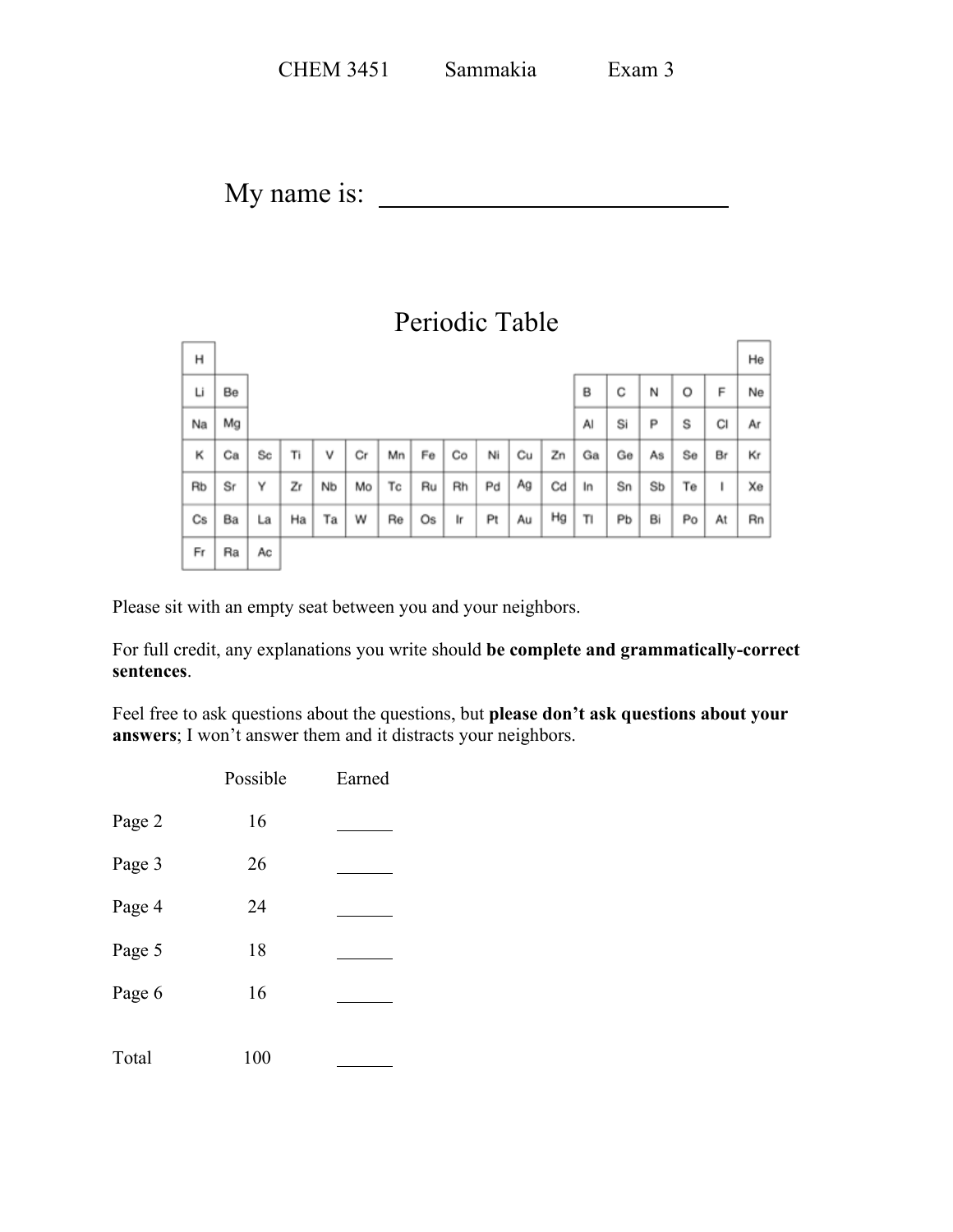1 Provide the MO diagram for the  $\pi$ -system of butadiene and label the HOMO and LUMO. Note that I'm looking for the picture of the atomic orbitals including their phase and with a clear indication of the presence of any nodes (8 pts).

2) Rank the molecules shown below in increasing stability (most stable = 1 least stable = 3) 4 pts.



3) Does the molecule shown below enjoy hyperconjugative stabilization? Explain your answer by drawing the orbitals and explain why they do, or do not, lead to hyperconjugative stabilization in a single, grammatically correct sentence. 4 pts

$$
\mathsf{H}^{\mathsf{op}}_{\mathsf{C}}\mathsf{H}
$$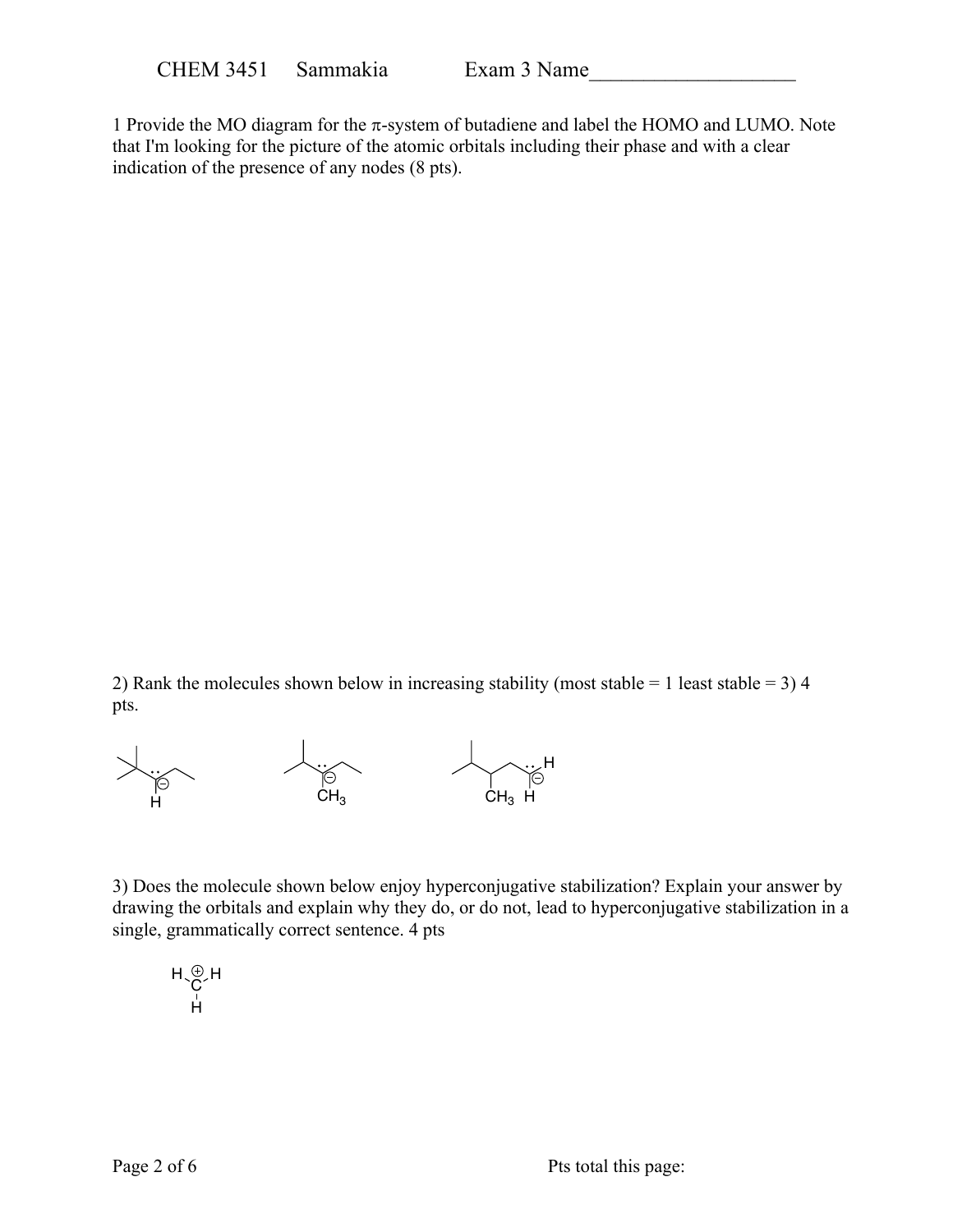4) Provide the products of the following reactions (all chiral starting materials are racemic mixture and all reactions have an appropriate aqueous work up). If no reaction would occur, write NR. If a reaction would produce stereoisomers, draw the isomers and indicate if they will be produced in equal or unequal amounts.

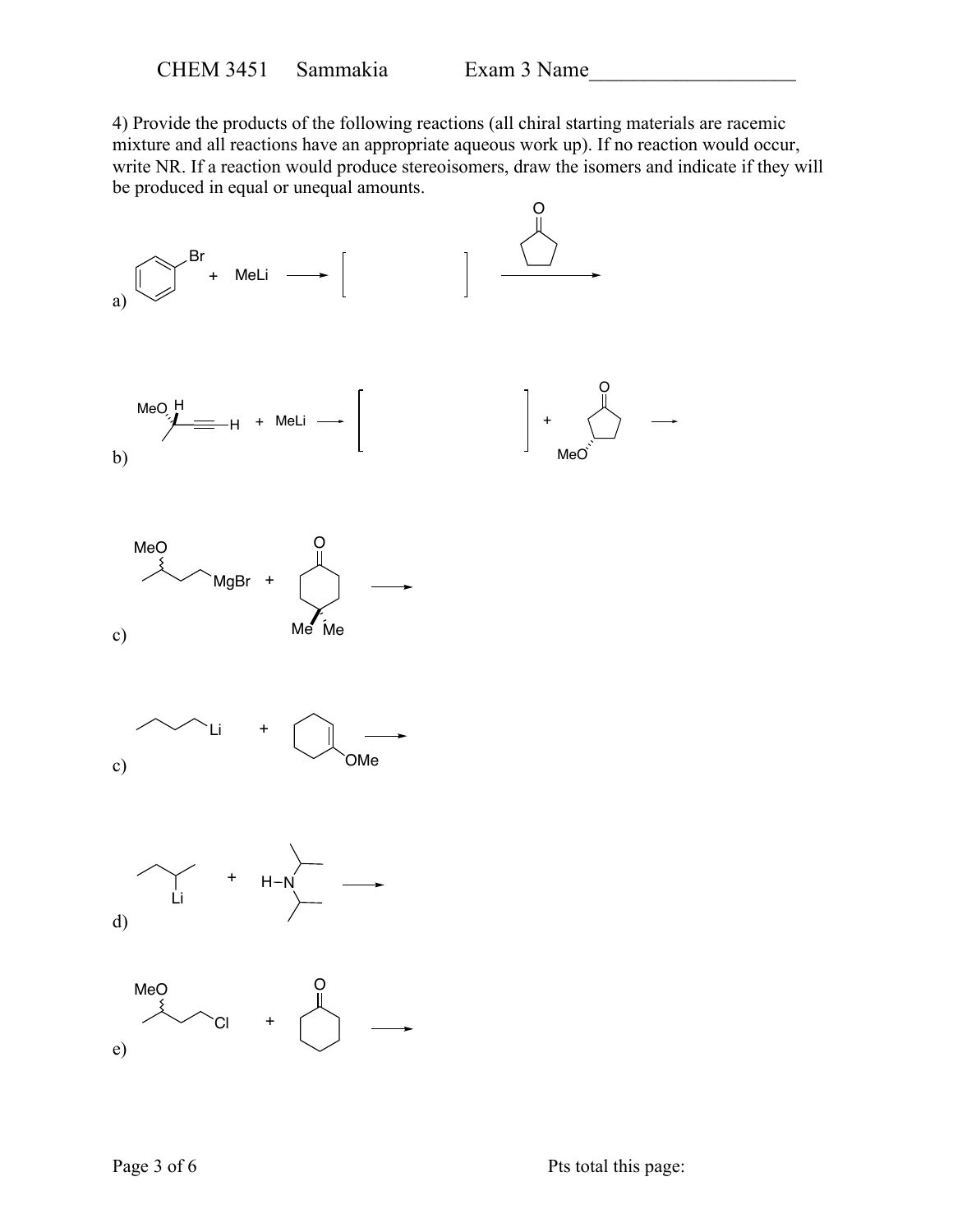5) Provide all C-C bond cleaving retrosynthetic disconnections for the molecule shown below (12 points).



6) A feckless chemist, T. Erik, attempts to form Grignard reagents from the bromides shown below. He suspects that some of these will provide the desired Grignard while others will not. **Provide the Grignard for those that will proceed without problems and for those that will be problematic, indicate what the problem will be** in a single sentence. (6 pts)



7) Provide definitions for the terms provided below in one sentence. (6 pts).

a) Stereoisomer

b) Meso

c) Racemic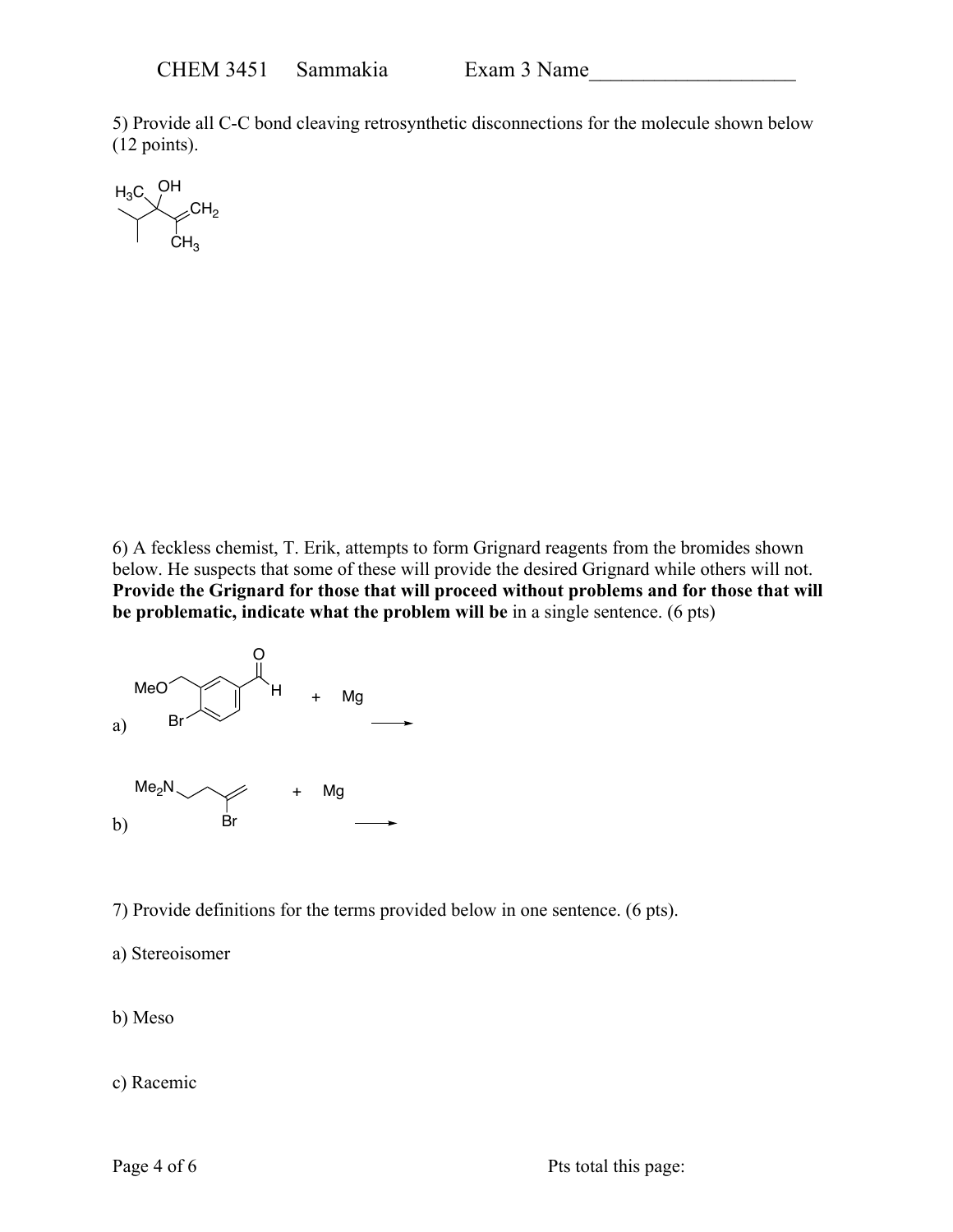8) For the molecules shown below: (12 pts total)

- a) Indicate if they are chiral, achiral, or if there is not enough information to determine.
- b) For achiral molecules, indicate if the molecules are also "meso".
- c) For achiral molecules, indicate the position of the mirror plane.



9) Are the pairs of molecules shown below Constitutional isomers (C), Enantiomers (E), Diastereomers (D), Identical (I), or not isomers (N)? (6 pts)